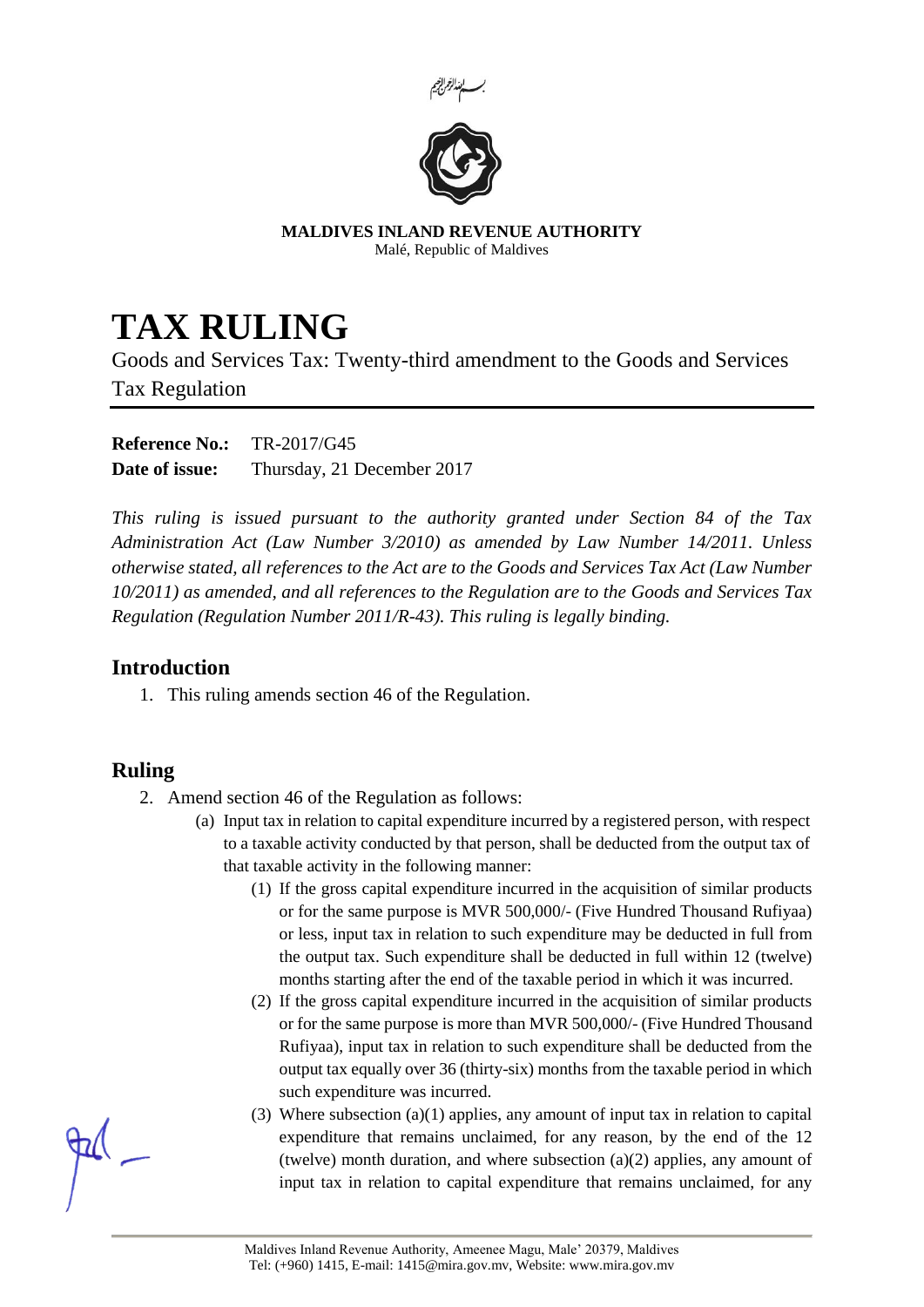

reason, by the end of the 36 (thirty-six) month duration, shall not be deducted in any taxable period.

- (4) In applying subsection (a)(2), where the taxable activity does not generate an output tax in any taxable period up to and including the taxable period in which the capital expenditure was incurred, the 36 (thirty-six) month duration shall be counted starting from the last month of the taxable period during which an output tax is generated for the first time from that taxable activity.
- (5) In applying subsection (a)(2), the amount of input tax in relation to capital expenditure deducted in a taxable period shall not exceed the amount derived when the total input tax in relation to revenue expenditure that can be claimed in that taxable period and the total input tax in relation to capital expenditure that is deductible under subsection (a)(1) are deducted from the output tax of that taxable activity for that taxable period. Where such amount exceeds, the excess amount shall be carried forward to be deducted in accordance with this Section, in subsequent taxable periods.
- (b) Input tax in relation to capital expenditure for any taxable activity shall be deducted only after an output tax is generated from that taxable activity. For this purpose, output tax shall be deemed to have been generated from a taxable activity only when output tax is generated from the primary business operations of that taxable activity.
- (c) Details of the capital expenditure incurred shall be submitted to MIRA together with the tax return of the taxable period in which that capital expenditure was incurred, in accordance with a format prescribed by MIRA. Where the details of input tax in relation to capital expenditure is not submitted as per this subsection, such input tax shall not be deducted in any taxable period.
- (d) If a registered person incurs capital expenditure for the supply of both exempt goods and services and taxable goods and services, input tax in relation to a reasonable estimate of the amount of capital expenditure that can be associated with the supply of exempt goods and services shall not be deducted from such person's output tax. However, input tax in relation to a reasonable estimate of the amount of capital expenditure that can be associated with the supply of taxable goods and services may be deducted from such person's output tax in accordance with the provisions of this Section.
- (e) The amendments to this Section via Tax Ruling TR-2017/G45 shall have effect from 1 January 2018. Where a person has treated or, has started treating input tax in relation to capital expenditure in a manner that was previously prescribed in this Regulation, before the date of effect of the Twenty-third amendment to the Goods and Services Tax Regulation, such input tax in relation to capital expenditure can be treated in accordance with the provisions of this Section as amended.

## **Date of Effect**

3. This ruling shall have effect from the date of its publication in the Government Gazette.